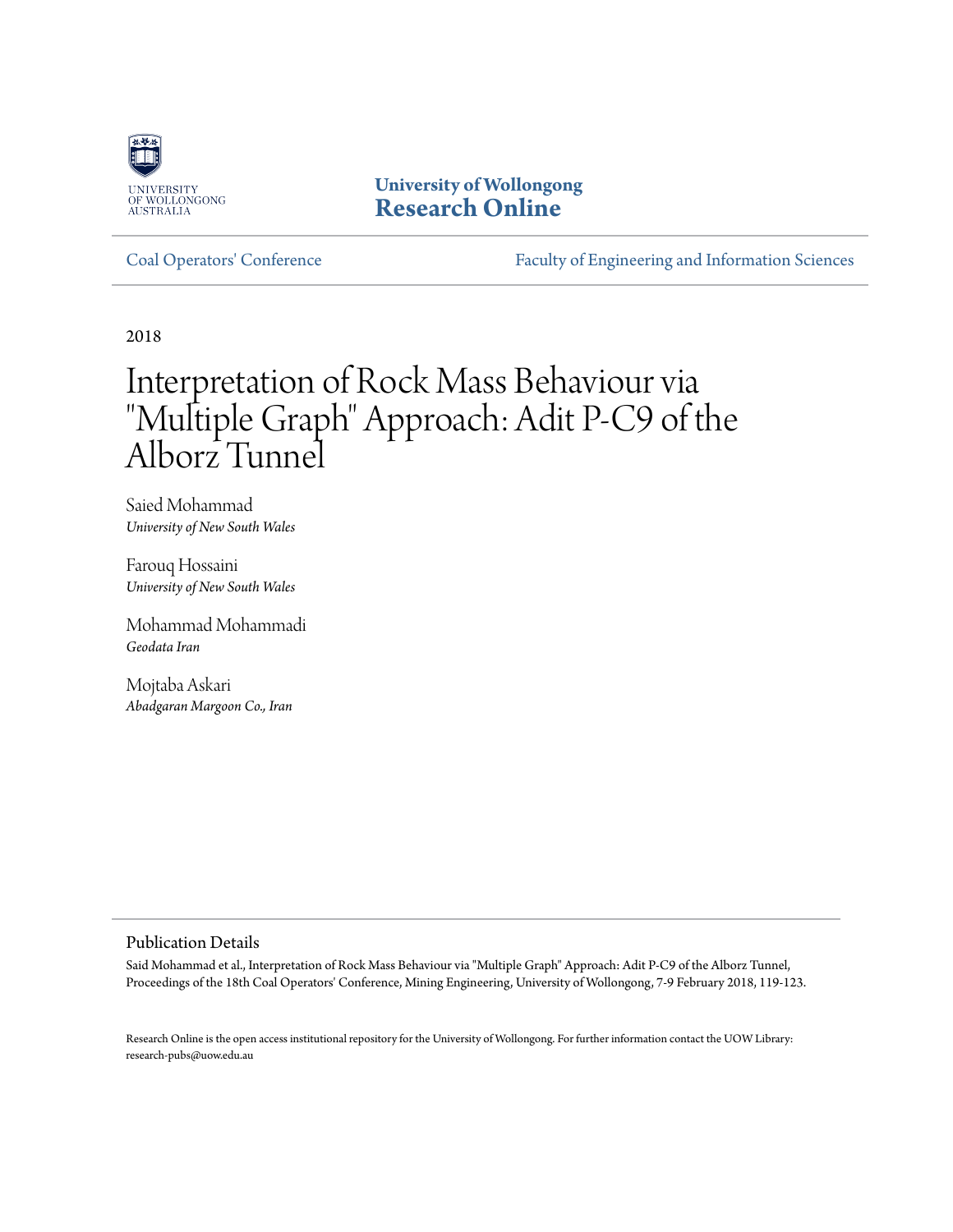## **INTERPRETATION OF ROCK MASS BEHAVIOUR VIA "MULTIPLE GRAPH" APPROACH: ADIT P-CP9 OF THE ALBORZ TUNNEL**

### **Saied Mohammad Farouq Hossaini**<sup>1</sup> **, Mohammad Mohammadi**[2](#page-1-0) **, Mojtaba Askari**[3](#page-1-1)

*ABSTRACT*: The current paper focuses on the application and advantages of the "multiple graph" approach for interpretation of surrounding rock mass behaviour in underground structures. Behaviour of the Argillitic rock mass surrounding Adit P-CP9 of the Alborz Tunnel was interpreted via the "multiple graph" approach resulting in interestingly accurate prediction. The accuracy of the estimation was later observed in the excavation process and afterwards. The observed results are presented which verifies that the "multiple graph" approach can cope satisfactorily with various geological conditions.

#### **INTRODUCTION**

In construction of underground structures such as tunneling, rock mass classification techniques have been utilized for many years since Terzaghi's (1946) descriptive methodology or Lauffer's (1958) proposal on rock mass quality which controls the stand-up time of an unsupported tunnel span. Other systems such as Rock Quality Designation (RQD) by Deere et al. (1967) were also introduced. Yet, Rock Structure Rating (RSR) was the first system for classifying rock mass (Wickham et al. 1972). Pacher et al. (1974) extended Lauffer's proposal for development of New Austrian Tunneling Method (NATM). However, nowadays the massively used classification systems include Bieniawski's (1973 and 1989) Rock Mass Rating (RMR) system along with the Q-system which was developed by Barton et al. (1974).

Palmstrom (1995) introduced Rock Mass Index (RMi) for the purpose of calculation of rock mass strength as a construction material. The Geological Strength Index (GSI) was proposed by Hoek and Brown (1997) for both weak and strong rock mass types. Later, Marinos and Hoek (2000) developed a chart in order to make the classification of rock mass by visual inspection much easier. Most recently, Marinos (2014) classified flysch rocks of Northern Greece into 11 groups using GSI.

As a result of theoretical study, an intrinsic characteristic of rock mass namely "rock bolting capability of rock mass or Rock bolt Supporting Factor (RSF)" was introduced by Mohammadi et al. (2017) which can be used for calculation of rock bolting efficiency in a given rock mass. Based on the theory, a mathematical definition of rock bolting mechanism was developed. An application of RSF for coping with the discrepancies of the RMR system in rock mass consisting of interbedding of strong and weak rock layers has been introduced by Mohammadi and Hossaini (2017). Some other discrepancies of the RMR system were reported by Gonbadi et al. (2009).

Russo (2008) proposed a "Multiple Graph" approach to be applied for both preliminary assessment of excavation behaviour and selection of support type at the tunnel face. This system is going to be discussed and used for explanation of geomechanical behaviour of argillitic rock mass of the Alborz Tunnel in Iran where a comparison was made between the RMR system and "Multiple Graph" approach.

 $1$  Visiting Fellow, School of Mining Engineering, University of New South Wales, Australia. Email: s.hossaini@unsw and mfarogh@ut.ac.ir<br><sup>2</sup> Tunnel resident engineer, Geodata S.p.A., Alborz province, Iran.

<span id="page-1-1"></span><span id="page-1-0"></span><sup>3</sup> Mining Engineer in Abadgaran Margoon Co., Tehran, Iran.

*University of Wollongong, February 2018* 119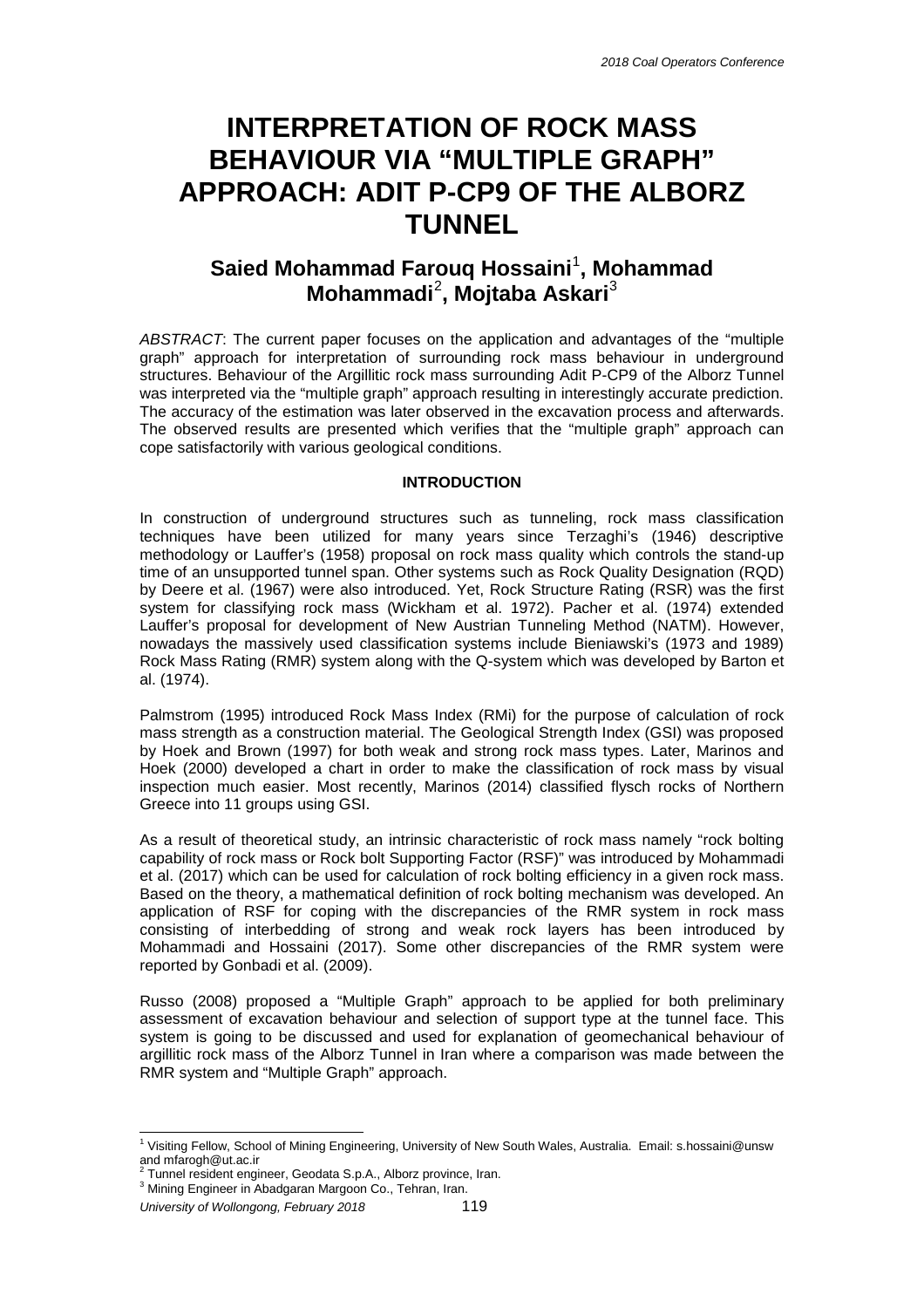#### **The GDE multiple graph**

As a useful tool for both preliminary assessment of the structure behaviour in rock tunneling and selection of support type, the Geodata Engineering (GDE) multiple graph approach has been experienced in many cases (Russo 2008, Russo 2014, Kontrec and Constandinidis 2013, Decman et al. 2013). The graph is composed of four main sections as shown in Figure 1. The properties estimated by the "multiple graph" are presented in Table 1. The first graph is located in the lower right quadrant and the progress is clockwise.



(\*\*) depending also from the length of the potential proned zone: given a possible "silo effect", for short zones included in good quality rocks, a caving behaviour it is most likely

**Figure 1: The GDE multiple graph for preliminary assessment of excavation behaviour (Russo, 2014).**

| Table 1: The properties that are estimated in "multiple graph |  |  |
|---------------------------------------------------------------|--|--|
|---------------------------------------------------------------|--|--|

| Graph 1 | Rock block volume + Joint conditions = Rock mass fabric                  |           |
|---------|--------------------------------------------------------------------------|-----------|
| Graph 2 | Rock mass fabric $+$ Strength of intact rock = Rock mass strength        |           |
| Graph 3 | Rock mass strength $+$ In situ stress = Competency                       |           |
| Graph 4 | Competency +Self-supporting capacity = Excavation behavioure<br>hazards) | Potential |

The rock mass fabric (GSI) which can be a scalar function of two components namely rock structure and joint condition, is estimated through graph 1 (lower right quadrant in Figure 1). Then the rock mass fabric (GSI) as well as intact rock strength (σc) is the base for estimation of rock mass strength (σcm). The next step is to estimate the rock mass competency or competency index (IC) which is defined as the ratio between rock mass strength and tangential stress (σө) on the excavation contour, using rock mass strength (σcm) and in situ stress (σө). However, a simplified assumption here has been adopted by considering the ratio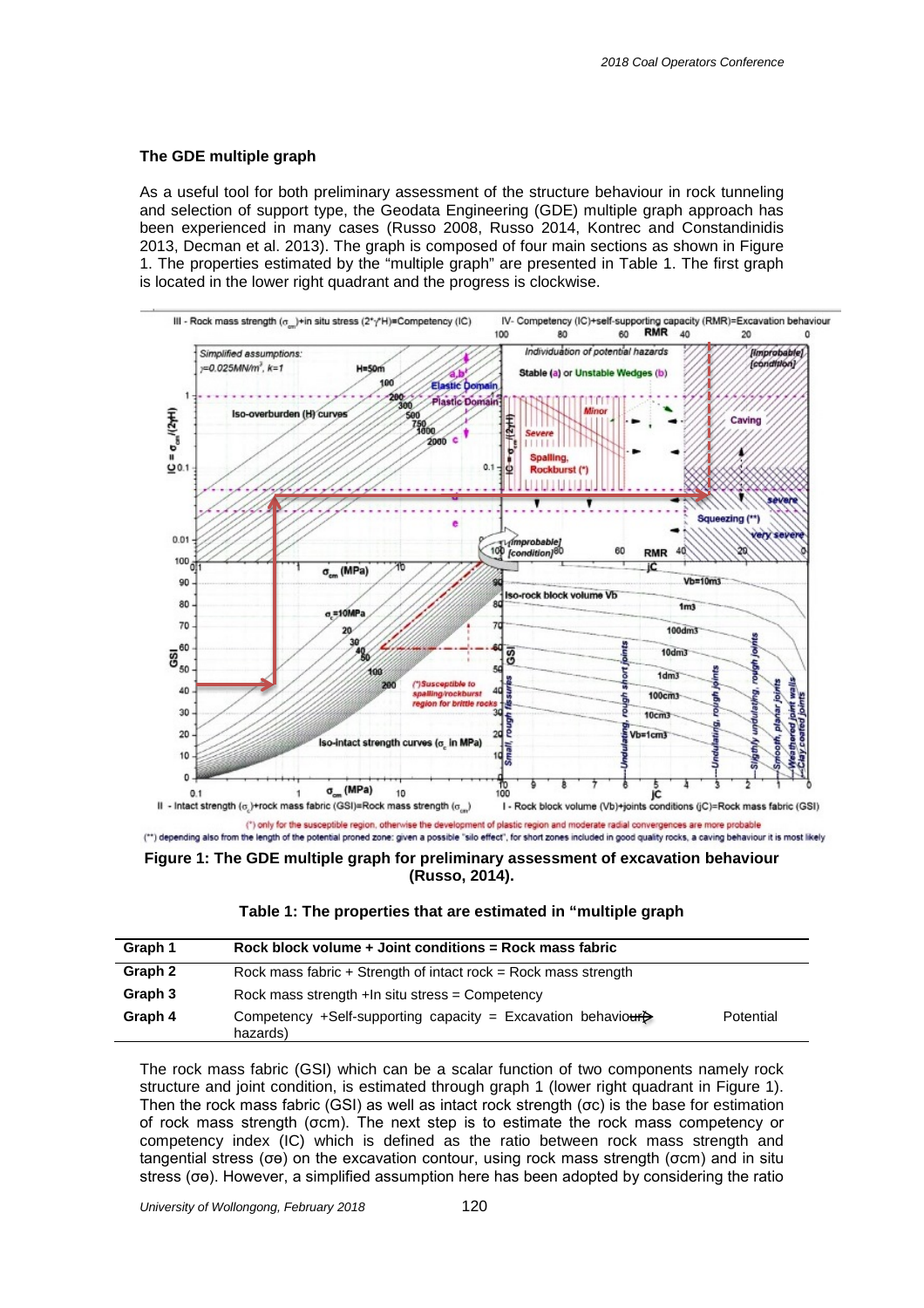of in situ horizontal and vertical principal stresses (k) to be equal to 1. The value of  $IC=1$ separates the behavioral response of the rock mass into elastic and plastic domains. Finally, the excavation behaviour based on Rock mass competency (IC) and self-supporting capacity (RMR) is estimated via graph IV (upper right quadrant of Figure 1). In the cases that GSI is already estimated (Russo, 2014).

The "multiple graph" system gives a prediction of surrounding rock mass behaviour which is going to be applied to understand the behavioral aspects of surrounding Argillitic rock mass of Pedestrian Cross Passage P-CP9 in the Alborz Tunnel of Iran.

#### **CASE STUDY**

the longest ones in the Tehran-North (Shomal) Freeway (TSF) which is the biggest ongoing civil project in the country. The Alborz Tunnels include two main tunnels known as Western and Eastern Tubes as well as an exploratory (Service) tunnel in the middle of the two main ones. There are some adits known as Cross Passages connecting the two tunnels together as well as the two tunnels to the exploratory tunnel. The Cross Passages connecting the main tunnels together are known as Vehicular Cross Passages (V-CP) and the ones connecting the main tunnels to the exploratory tunnel are known as Pedestrian Cross Passages (P-CP). A schematic view of the Alborz Tunneling Complex is presented in Figure 2. The excavation of the exploratory tunnel has been completed with a TBM with a diameter of 5.2 m. The excavation of Main Eastern Tube is ongoing with the drill and blast method. All the Cross Passages were excavated during the excavation of Eastern Tube which is in its final stages.



**Figure 2: A schematic view of the Alborz Tunnel Complex (Technical Report, 2009)**

The surrounding rock mass in the excavation of P-CP9 consisted of tectonised Argillites with low UCS values and a plethora of discontinuities including faults and joint sets. The behaviour of these argillites was checked and properly predicted by the use of "multiple graph" especially as the UCS was low and the properties of rock mass was mainly controlled by intact rock properties rather than the properties of discontinuities. The classification and prediction of behaviour and real rock mass behaviour after excavation are discussed in the next section.

#### **ROCK MASS CLASSIFICATION IN P-CP9**

The P-CP9 has been excavated through tectonised argillites with a diameter of 6 m. The main features of the surrounding rock mass are presented in table 2. Based on the RMR system, the surrounding rock mass belongs to Class IV or Poor Rock (RMR: 21-40) where a systematic rock bolt installation along with wire mesh and light to medium steel ribs with spacing of 1.5 m would be enough for supporting the rock. The same has been applied. However, there were many problems in the stability of the structure. Therefore, the aforementioned "multiple graph" system was used for interpretation of rock mass behavior. The process of rock behaviour determination based on the main parameters of surrounding rock mass is shown in Figure 1 with red arrows. As the GSI of surrounding rock mass was obtained directly through rock mass, there was no need for the first quadrant of "multiple graph" to be compiled. Based on the obtained results, as is apparent in Figure 1, the "multiple

*University of Wollongong, February 2018* 121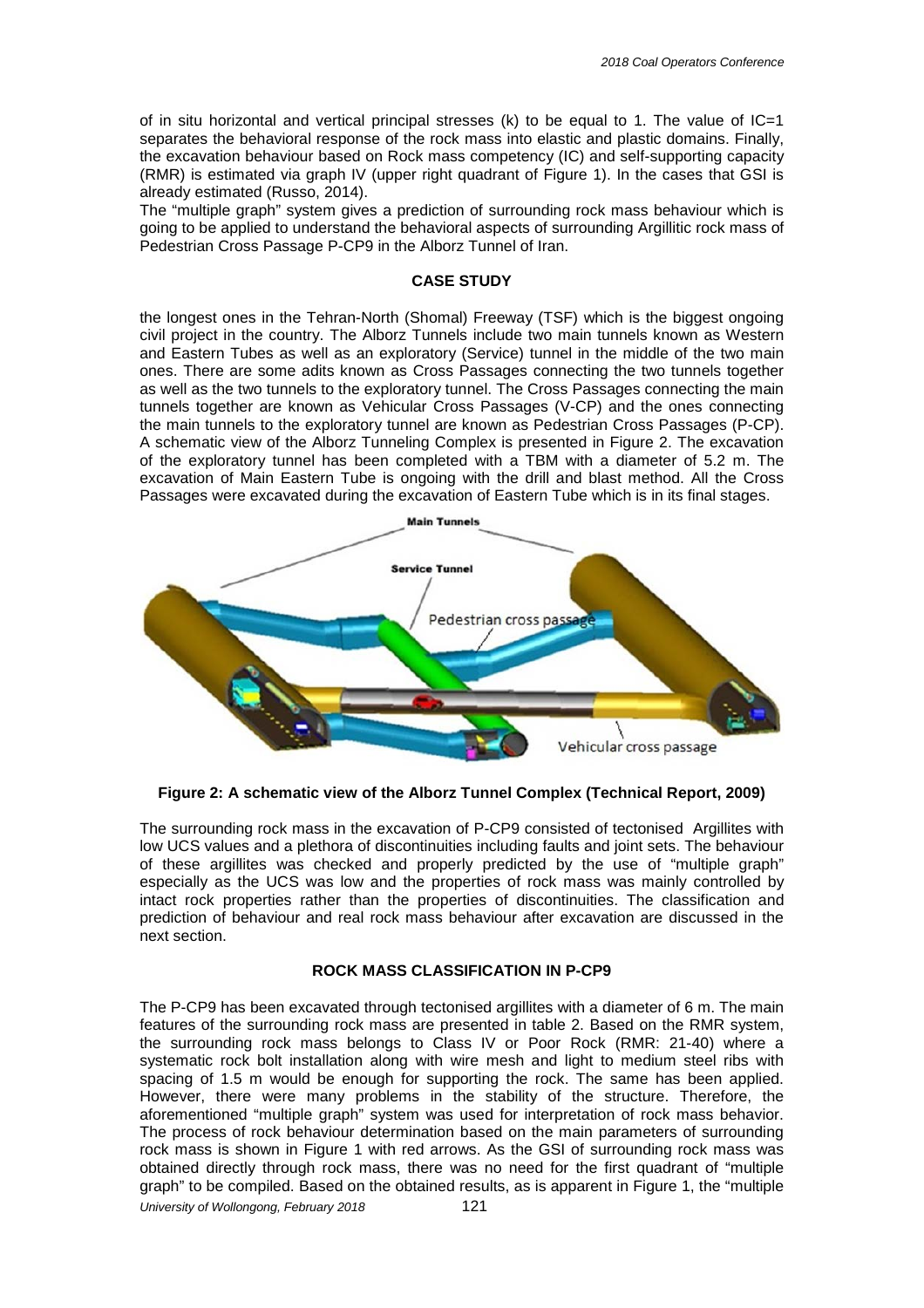graph" predicts a severe squeezing behaviour for the surrounding rock mass which was accurate based on the observed behaviour of the rock mass.

|           |     | .              |            |
|-----------|-----|----------------|------------|
| UCS (MPa) | GSI | Overburden (m) | <b>RMR</b> |

|  |  | Table 1: Main parameters of surrounding rock mass in P-CP9 |  |
|--|--|------------------------------------------------------------|--|
|  |  |                                                            |  |

**5-25** 41 400 33

The squeezing behaviour of rock mass in P-CP9 was observed before the installation of steel ribs. Even after the installation of steel ribs the severe squeezing continued. The squeezing of surrounding rock mass before and after the installation of the steel ribs is shown in Figures 3 and 4 respectively. In Figure 3, the bending of rock bolt plate is evident indicating that the rock bolt is activated properly, however, the squeezing in this Figure is discernable. Even after the installation of steel ribs, the severe squeezing continued up until it caused the yielding of steel ribs as shown in Figure 4.



**Figure 3: Squeezing of surrounding rock mass before installation of steel ribs.**



**Figure 4: Squeezing of surrounding rock mass after installation of steel ribs.**

The facts recorded in this investigation suggest that the "multiple graph" approach can properly predict the behaviour of surrounding rock mass in underground structures. In the case of P-CP9 in the Alborz Tunnel, when the compressive strength of rock material is rather lower than usual, the obvious squeezing of surrounding rock mass was properly estimated whereas the RMR system does not predict the squeezing possibility.